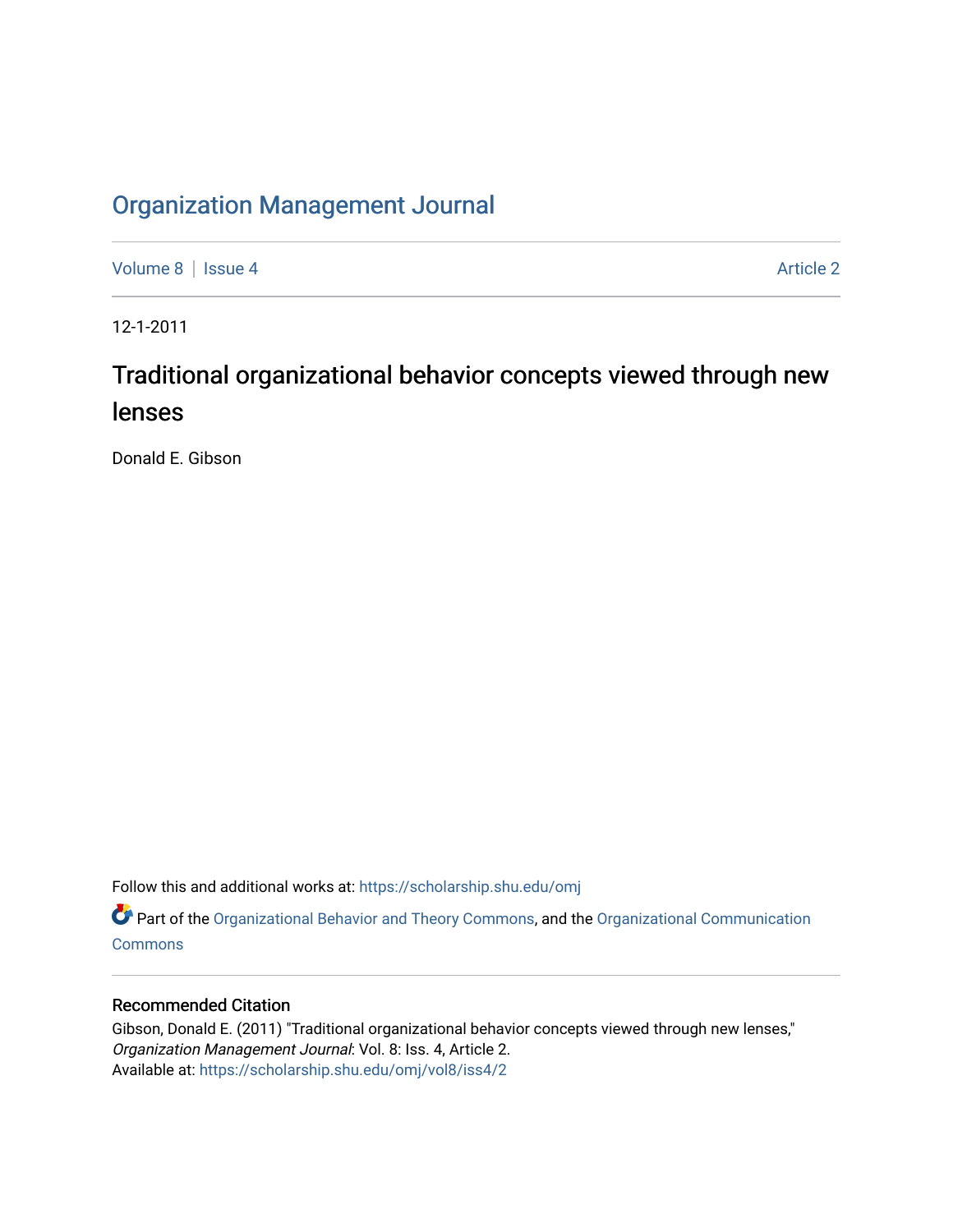Introduction to Current Empirical Research

## Traditional organizational behavior concepts viewed through new lenses

Donald E Gibson

Co-Editor

Organization Management Journal (2011) 8, 203–204. doi:10.1057/omj.2011.43



Organization Management Journal

The set of Current Empirical Research articles in this issue represent varied, cutting edge explorations of classic organizational behavior issues, including organizational justice, organizational commitment, organizational citizenship behavior, and leadership. The articles serve to poke and prod these familiar phenomena, by using new research methods (e.g., relative weights analysis), new ways of seeing (e.g., through "the lens of equity sensitivity") and new global perspectives (Leadership in Confucian Asia).

In "The relative importance of organizational justice dimensions on employee outcomes: A critical re-analysis using relative weights analysis," Scott Behson uses a new analytical method, relative weights analysis, to examine a well-established construct: organizational justice and its four primary dimensions, distributive, procedural, interpersonal, and informational. By using this novel approach, Behson is able to provide a more fine-grained measure of the relative predictive utility of the four dimensions, which have primarily been examined through hierarchical regressionbased techniques. Using the new method helped to show a stronger relationship between distributive justice and important organizational outcomes, such as job satisfaction and commitment. This finding runs counter to much of the existing justice literature, raising intriguing questions for future research.

Allen, Evans, and White, in "Affective organizational commitment and organizational citizenship behavior: Examining the relationship through the lens of equity sensitivity," use the concept of equity sensitivity, derived from Adams' equity theory, to explore relationships with affective organizational commitment (AOC) and citizenship behavior (OCB). They make the interesting discovery that there is an interaction between AOC and equity sensitivity such that individuals with an "entitled" orientation exhibit higher levels of citizenship behavior as their degree of commitment increases. People with an entitled orientation and lower levels of AOC have the lowest levels of OCB's. This finding suggests that for some employees, working on increasing affective commitment – especially through organizational support – is an important way to overcome the possibly negative effects of employees with an entitled equity orientation.

The following two articles examine leadership in two very different cultural milieus: the Middle East (the Sultanate of Oman),